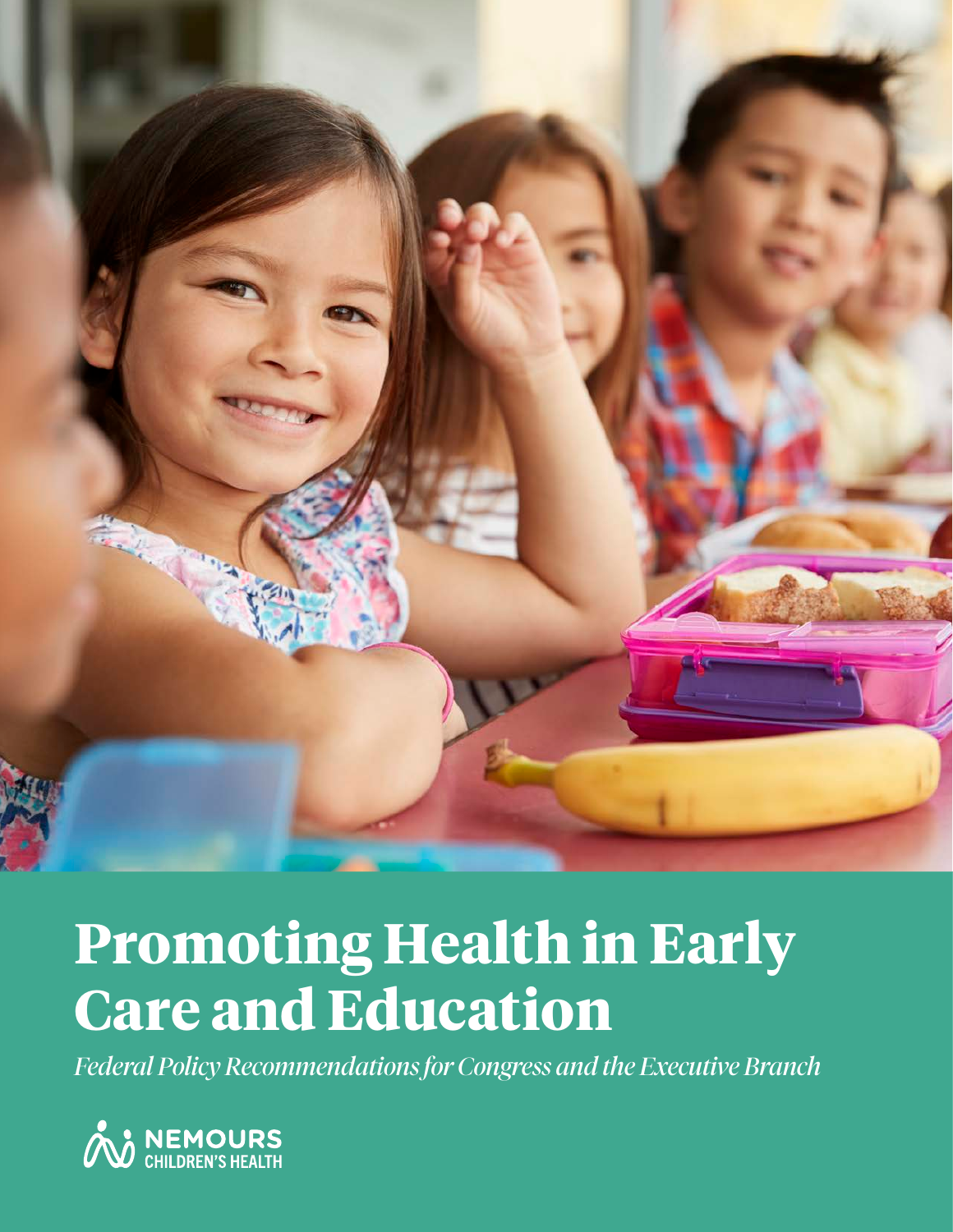# Table of **Contents**

| Early Childhood Programs Can Effectively Promote Health and Wellness 3              |  |
|-------------------------------------------------------------------------------------|--|
|                                                                                     |  |
|                                                                                     |  |
| Legislative Actions Taken and Proposed Policies to Support Children and Families  4 |  |
|                                                                                     |  |
|                                                                                     |  |
|                                                                                     |  |

Authors:

- **Vy Luong Oxman, MPH,** Nemours Children's Health
- **Katie Boyer, MPPA,** Nemours Children's Health
- **Roshelle Payes, MPH,** Nemours Children's Health

Reviewer:

**• Daniella Gratale, MA**, Nemours Children's Health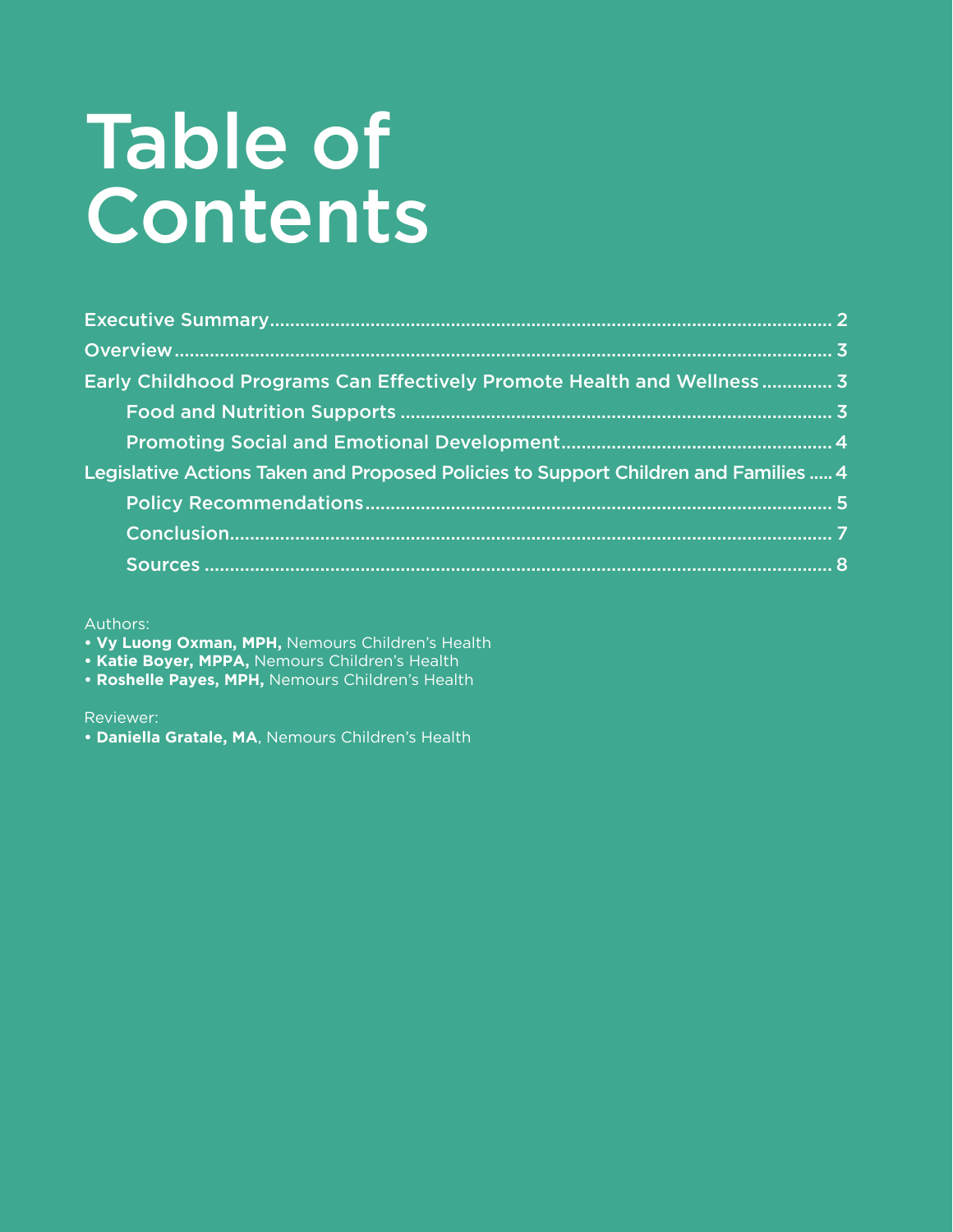

### **Executive Summary**

Throughout the COVID-19 pandemic, families with young children have had to deal with many challenges, including school and early care and education program closures, lack of child care, unemployment, missed life events, and an overall sense of instability. The Black and Latinx communities have been hit the hardest, compounding preexisting disparities. Since the onset of the pandemic, Black and Latinx households with young children have reported higher levels of food insecurity while research shows that children from these communities exhibit higher rates of obesity. Children who experience food insecurity, even for a brief period, are at higher risk of developing long-term behavioral, emotional, and nutritional challenges later in life. Further, children who are obese are more likely to develop chronic diseases as adults.

The pandemic has also significantly impacted the early care and education (ECE) (commonly referred to as "child care") sector, which many families with young children rely on. Many ECE programs are still struggling to remain open due to high staff turnover, limited enrollment and financial constraints. ECE programs are critical to children's healthy development, providing them with daily nutrition supports and helping them to build socioemotional skills essential for long-term mental health. Thus, it is imperative that as policy makers strengthen our nation's ECE sector, they focus on quality investments in ECE programs to support children's health and wellness, helping to build a strong foundation that will put our youngest generation on a healthier trajectory.

#### We urge Congress and the Executive Branch to prioritize and invest in children's healthy development in the early care and education sector by:

- Supporting evidenced-based professional development programs for ECE providers to ensure robust health and wellness training. Training should primarily focus on nutrition, physical activity and mental, emotional and behavioral health. Investments should be structured to promote workforce diversity.
- Enhancing nutrition supports in ECE settings by strengthening the Child and Adult Care Food Program (CACFP) and promoting CACFP participation in ECE programs. CACFP has been proven to reduce food insecurity and enhance the quality of participating ECE programs.
- Improving state systems to support obesity prevention and children's healthy development through:
	- Investments in the Child Care and Development Block Grant (CCDBG); and
	- Creation of a National Training and Technical Assistance (TTA) Resource Center to promote cross-state learning and collaboration on capacity building of wellness supports for children in ECE settings.

This brief elaborates on these and other policy recommendations to support the healthiest generations of children.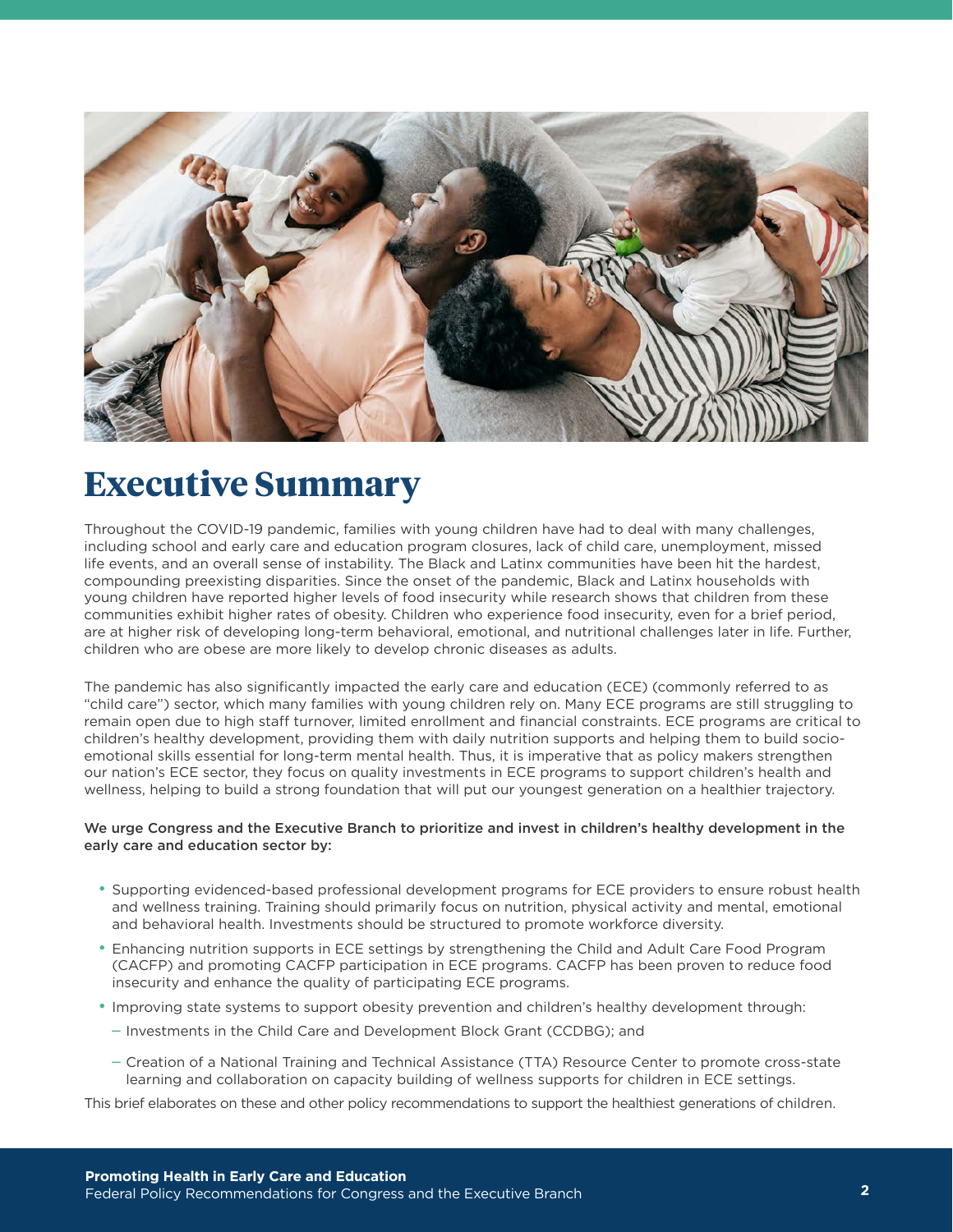### **Overview**

The COVID-19 pandemic has had far-reaching impacts on the lives of millions of American families with young children. Low-wage families of color have been the most impacted by the health and financial adversities exacerbated by the pandemic.<sup>1,2,3</sup> The pandemic has also worsened the twin epidemics of food insecurity and obesity for children in Black and Latinx communities.<sup>4,5,6</sup> Instability created by the pandemic has led to alarmingly high rates of food insecurity — the highest of which were among families with children. A report published in June of 2020 by the Northwestern Institute for Policy Research estimated that the percentage of families with children that were categorized as "food insecure" more than tripled from 9.4 percent in February 2020 to 29.5 percent in June 2020. Furthermore, the report showed that Black and Latinx families with young children reported higher rates of food insecurity. The pandemic has also widened preexisting disparities in childhood obesity with children of color from low-income households having the highest prevalence for obesity. Additionally, the pandemic severely impacted the early care and education (ECE) sector as programs faced lengthy closures, reduced enrollment and financial constraints. In response to the challenges faced by families across the country, Congress and the Executive Branch have been working together to increase funding for federal programs that address food insecurity, early childhood and the ECE sector through historic legislative actions.

As we look to mitigate the consequences of COVID-19 on child health, we have a unique opportunity to improve health and wellness for children by supporting the ECE sector. This brief highlights the important role that the ECE sector plays in promoting health and wellness; underscores key provisions in legislation and policies aimed at helping children and families; and provides policy recommendations for how the federal government could further support children's healthy development.

NOTE: This brief focuses on policies that can improve quality and overall health for children in ECE programs. It does not examine other domains of policy critical to families and the ECE sector, such as intersections with workforce infrastructure, wages and child care costs.

### **Early Childhood Programs Can Effectively Promote Health and Wellness**

Early childhood is a crucial time for developing healthy habits that have long-term effects on physical and mental health.10 Substantial evidence has demonstrated that enrollment in quality early childhood programs is associated with higher academic achievement, reduced risky behaviors, better mental and physical health, and can also reduce achievement gaps between low and higher income children.11,12,13 ECE settings in child care programs, such as independent ECE centers — Early Head Start/Head Start, pre-kindergarten and family child care homes — can support children's healthy development, provide children with food and nutrition supports, and build socio-emotional skills.<sup>14</sup>

### **Food and Nutrition Supports to Alleviate Food Insecurity and Prevent Obesity**

Before the pandemic, more than 30 million children received free or reduced-price meals through school and ECE programs — providing many with more than half of their daily caloric intake and a significant portion of recommended daily fruit and vegetable intake.15 Many ECE programs participate in the Child and Adult Care Food Program (CACFP), a critical federal nutrition program that increases access to nutritious foods for eligible children. In order to receive CACFP reimbursement, programs must meet specific nutrition standards and requirements incentivizing them to provide healthier options for the children in their care.16 CACFP plays an important role in reducing food insecurity.<sup>17</sup> Children who experience food insecurity are twice as likely to be in fair or poor health compared to children who are not food insecure.18 Unfortunately, food insecurity increases the likelihood of unhealthy weight gain among children as families shift to less costly, calorically dense, shelf-stable foods rather than fresh foods, contributing to overweight status and obesity.19 Further, childhood obesity is associated with poor health outcomes in adulthood.<sup>20</sup> Research shows that the ECE setting can promote healthy eating and physical activity, helping to prevent childhood obesity.<sup>21</sup>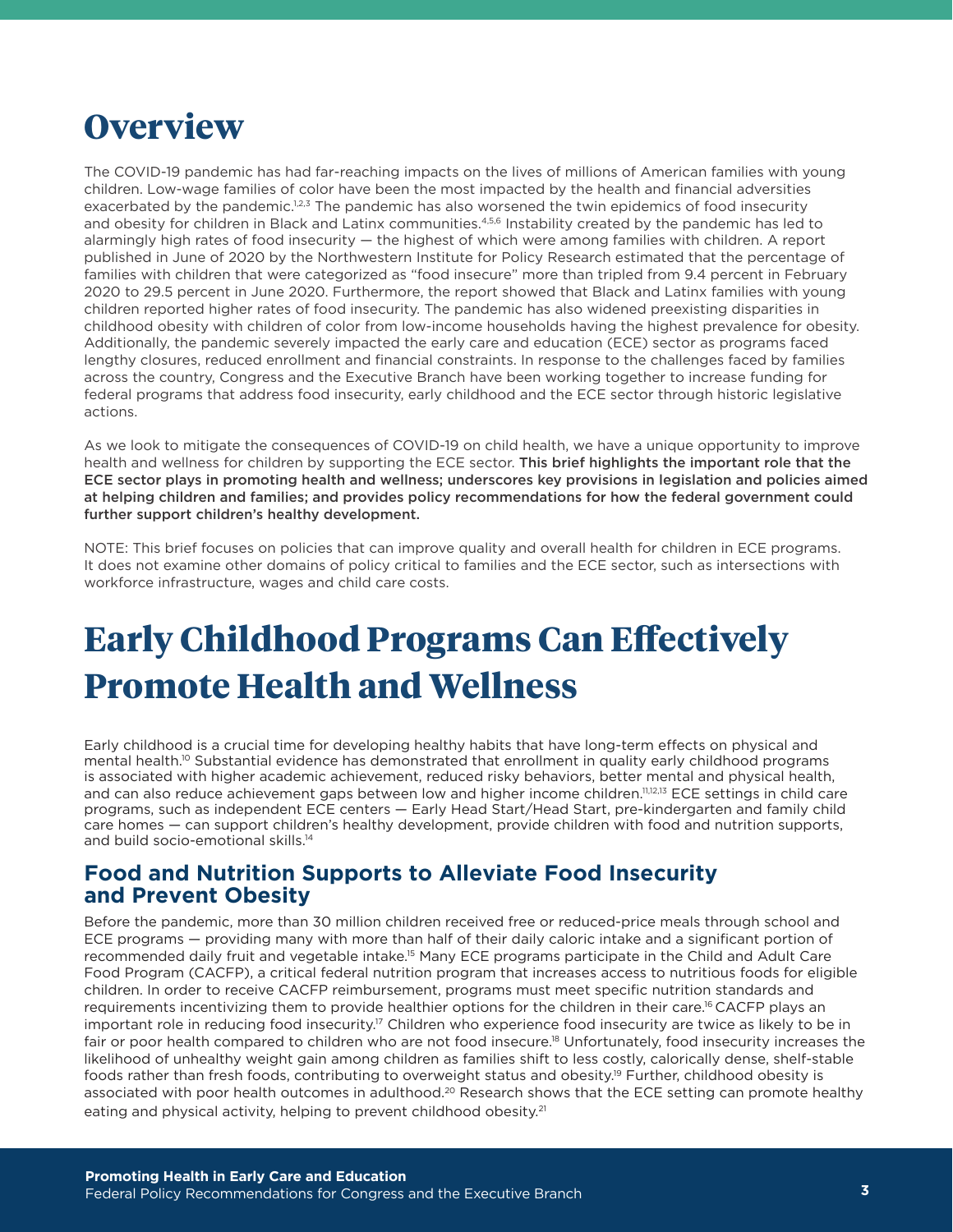### **Promoting Social and Emotional Development**

The pandemic has taken a toll on children's mental, emotional and behavioral (MEB) health. Children's hospitals are reporting unprecedented increases in ambulatory psychiatric need, and much of this need is going unmet due to shortages in pediatric mental health providers as well as inadequate mental health infrastructure.<sup>22</sup> ECE programs have an important role to play in promoting resilience. Many include caregiver engagement activities that promote positive parenting at home, while others such as Head Start include help navigating health and human service systems to connect families to other needed supports. ECE programs can directly help our youngest children develop cognitive abilities as well as social and emotional skills, including emotional regulation, which are critical for overall mental health and success later in life.23 As we continue to address children's MEB health during this pandemic and beyond, we have a critical opportunity to develop and test new interventions and increase services in ECE programs to support our children's long-term emotional well-being.

### **Legislative Actions Taken and Proposed Policies to Support Children and Families**

Since the onset of the pandemic, Congress and both the previous and current Administrations enacted legislation to stabilize the ECE sector and assist families with children. Laws, including The Families First Coronavirus Response Act (P.L. 116-127), The Coronavirus Aid, Relief, and Economic Security (CARES) Act (P.L. 116–136), The Consolidated Appropriations Act of 2021 (P.L. 116-260), and The American Rescue Plan Act of 2021 (P.L. 117-2), provided the ECE sector with more than \$50 billion in total relief aid.<sup>24</sup>

Notable highlights:

- The Families First Coronavirus Response Act expanded food assistance to millions by providing states with greater flexibility to give additional Supplemental Nutrition Assistance Program (SNAP) benefits to families to make it easier for them to apply to or to stay on SNAP assistance.<sup>25</sup> It also granted states with flexibility to distribute food under CACFP, through waivers, providing children with nutritious meals even if they cannot physically be at their ECE programs. The law also provided \$500 million for the Special Supplemental Nutrition Program for Women, Infants, and Children (WIC).<sup>26</sup>
- The CARES Act allocated supplemental funding for the Child Care and Development Block Grant (CCDBG) at \$3.5 billion, providing states with the flexibility to stabilize the child care market while offering child care assistance to low-income families. It also included \$750 million in funding for Head Start and the Early Head Start programs, supporting millions of children and families who rely on these programs for health screenings and meal services.<sup>27,28</sup>
- The Consolidated Appropriations Act provided an additional \$10 billion for the CCDBG program and \$250 million for Head Start programs. Additionally, the law allocated \$10 million for the National Child Traumatic Stress Network (NCTSN).<sup>29</sup> It also increased SNAP and child nutrition benefits by \$13 billion.<sup>30</sup>
- The American Rescue Plan allocated \$39 billion to child care relief with \$15 billion for the CCDBG to expand child care assistance to families and \$24 billion for child care stabilization grants for issuance directly to child care providers.31,32 It allowed states the flexibility to issue the funds for a variety of expenses including overhead costs, debt incurred during the pandemic, as well as costs associated with COVID-19 cleaning and sanitation and mental health support for children and child care providers. The law also provided economic relief to families with children by temporarily expanding and increasing the Child and Dependent Care Tax Credit (CDCTC) to help working families offset expenses of child care and the Child Tax Credit (CTC) which help lift millions of children out of poverty.<sup>33</sup> Furthermore, to address the growing mental health crisis, the law provided \$4 billion in funding for programs focused on prevention and treatment of mental health and substance use disorders. This included funding for school-based mental health supports.<sup>34</sup>
- The Biden-Harris Administration has also taken action by revising the Thrifty Food Plan, which is used to calculate SNAP benefits. The Administration approved a permanent increase to SNAP benefits, which 42 million Americans rely on to meet their nutritional needs. The 21 percent increase equates to an additional \$36 per person in SNAP benefits.<sup>35</sup>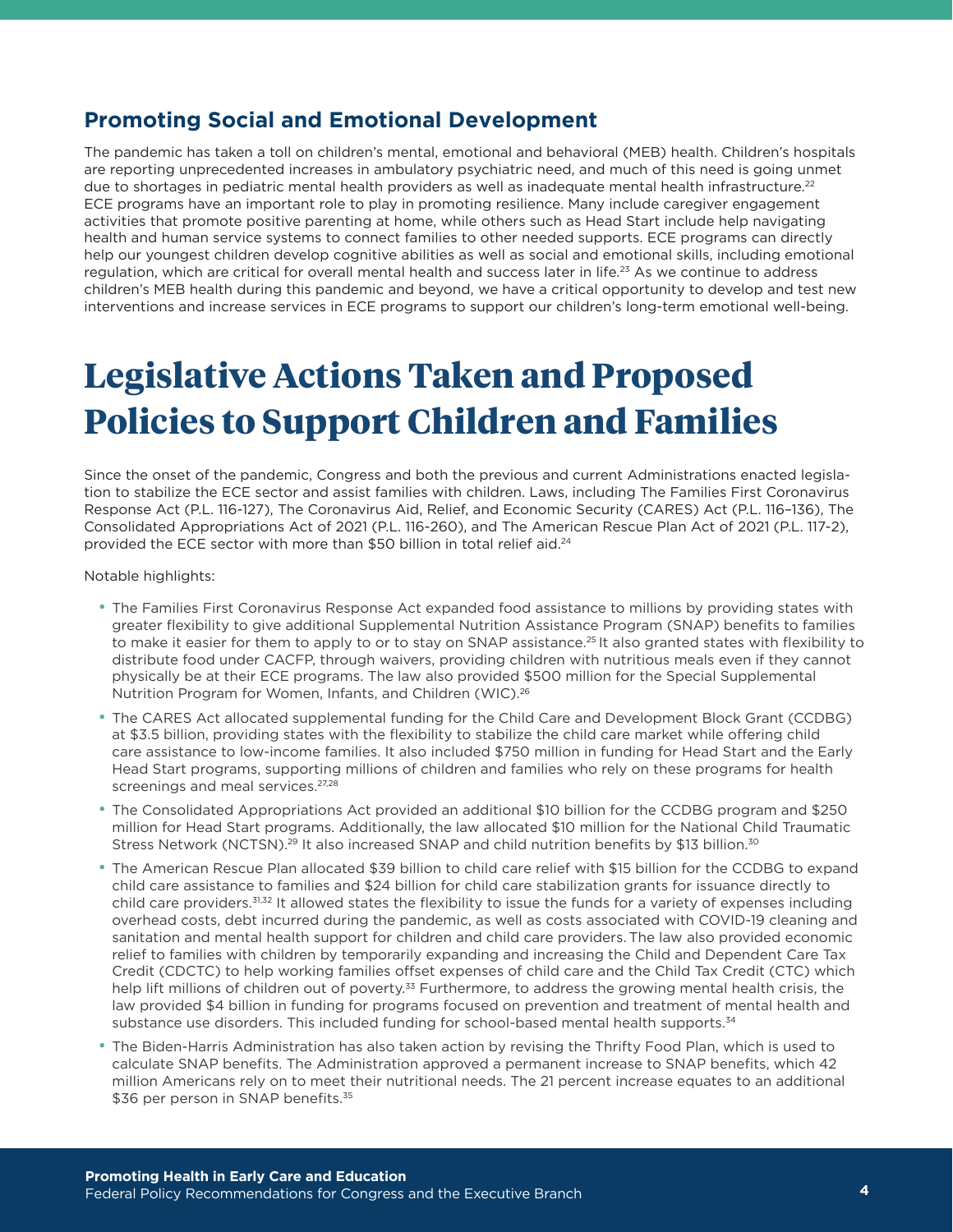The enhancement and expansion of these landmark programs are important steps forward as we work to build a strong foundation for long-lasting policies ensuring that our youngest children will have the opportunity to grow up healthy and thrive.

The House-passed Build Back Better Act (H.R. 5376) includes provisions such as universal Pre-K, reforms to lower child care costs for qualified families, additional investments in ECE workforce and infrastructure and improvements to child nutrition programs.<sup>36,37,38</sup>

To build on these important policies and provide long-term support for children, we need to pair these critical investments with targeted programs focused on promoting children's healthy development in the ECE sector.

### **Policy Recommendations**

There is a great need and an opportunity to invest in lasting and equitable quality improvements in ECE. The following policy recommendations aim to strengthen the ECE sector so that all children can reach their full potential and thrive.

#### **Invest in and Promote Professional Development that Addresses Health and Wellness**

Congress should fund evidence-informed programs that address child health and wellness by supporting the professional development of ECE providers. Robust health and wellness training, particularly around nutrition and physical activity, is often not a focus of pre-service and continuing education of ECE professionals. Professional development programs should include a required focus on best practices for children's healthy development across health indicators such as nutrition, physical activity and MEB health.

#### Specifically, Congress should:

- Increase funding for the National Early Childhood Collaboratives (NECCC) Program to at least \$5 million annually. The NECCC program aims to address childhood obesity in ECE settings by providing in-depth support and training to ECE providers. NECCC provides state partners with the resources and tools to expand training and technical assistance (TA) to ECE providers with a focus on supporting implementation of healthy eating and physical activity best practices in ECE facilities; training on classroom-based strategies to support movement; and capacity building on outdoor learning environments. Additionally, the NECCC promotes improvements to state-level ECE professional development systems to enhance the focus on healthy eating and physical activity.
- Authorize the NECCC by passing the Reducing Obesity in Youth Act (ROYA, S. 2741/H.R. 5247). ROYA would authorize a five-year funding award at \$5 million per year to improve healthy eating and physical activity and to address food insecurity among children in ECE programs. The bill seeks to promote healthy habits in young children, ages 0-5 years old, by supporting the ECE sector with:
	- Provider-level training on evidence-based best practices for healthy eating, physical activity and food insecurity;
	- State-level capacity building to integrate obesity prevention best practices into state systems. Additionally, it would support linking ECE programs to new and existing resources for food and nutrition supports, with a focus on promoting equity; and
	- Testing of innovative approaches and evidence-informed approaches to promote healthy habits and healthy child development in ECE settings.
- Expand the Health Resources and Services Administration's (HRSA) Behavioral Health Workforce Education and Training (BHWET) award program to include mainstream children's mental health promotion into general educational programs, including the ECE sector. This program should carve out funding for institutions that promote workforce diversity, including Historically Black Colleges and Universities.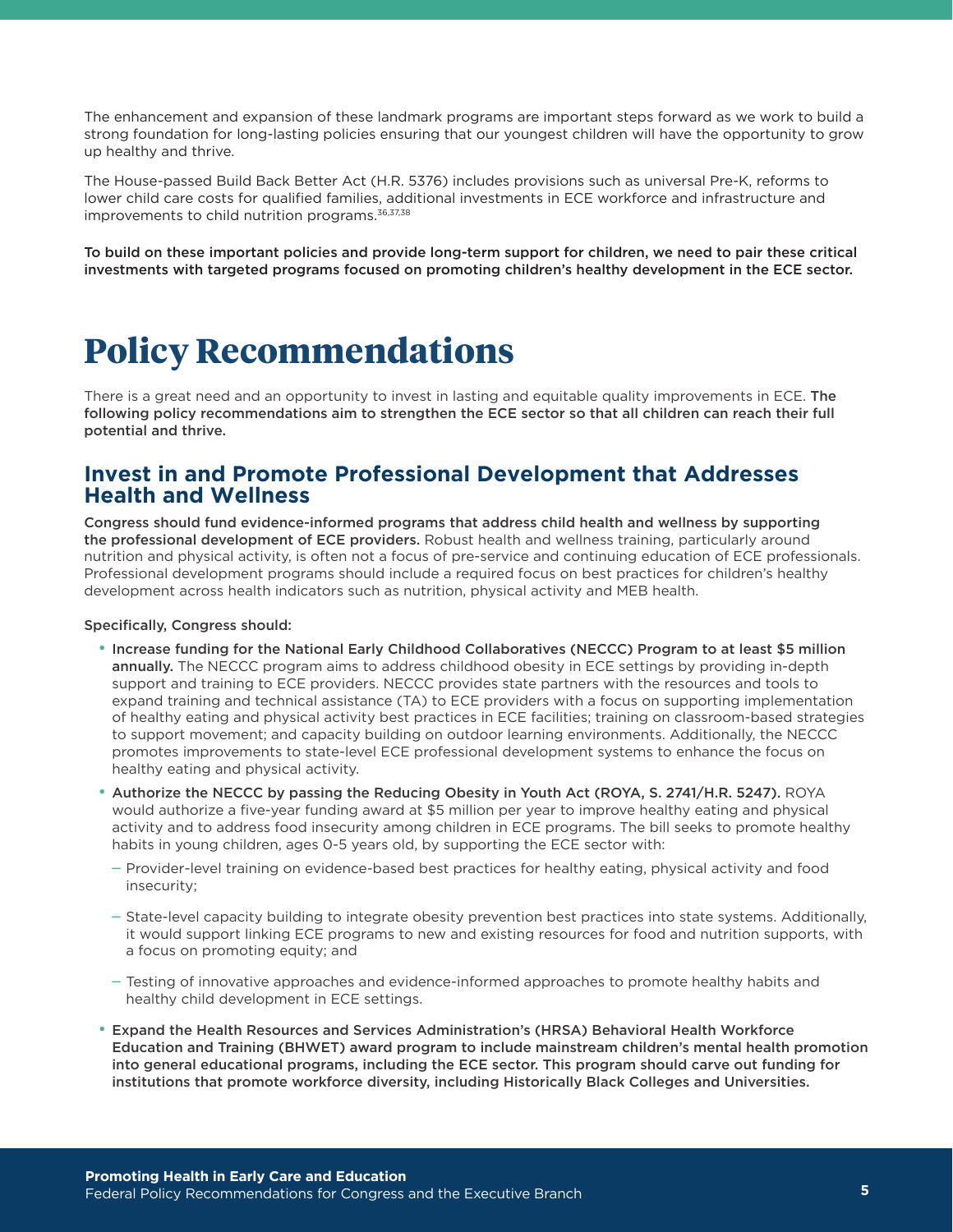- Sustain or increase funding levels for programs that aim to integrate infant and early childhood mental health consultation (IECMHC) into the ECE setting. Growing research in IECMHC shows that it can help to prevent and reduce the impact of adverse childhood events. IECHMC has proven to be an effective tool in promoting social, emotional and behavioral skills in young children. Two programs that would benefit from additional resources include:
	- SAMHSA's Infant and Early Childhood Mental Health Grant Program, which aims to integrate infant and early childhood mental health into state systems, including ECE settings. Additional investments in the program would help states to better integrate with ECE systems to address children's MEB health needs early and before intervention is needed.
	- SAMHSA' s Project LAUNCH Program, which enables greater coordination across family-serving systems to better support families of young children to meet their MEB needs so they can enter school ready to learn. Additional dollars would help to expand this program to more states, territories and tribes to further develop capacity across systems to meet the diverse needs of families and promote long-term equity.

#### **NEMOURS CHERISH PROGRAM**

The Nemours CHERISH (Communities Harnessing Education, Resilience and Integrated Services for children's Health) program promotes children's emotional health and academic readiness as well as a more-trained support system of caregivers, educators and health professionals. Its goal is to mitigate the negative impact of adversity using evidenced-based curricula and therapeutic modalities to guide educators, caregivers and future pediatricians in approaches that promote healthy development among young children. Early outcomes from a micro-scaled pilot test of the program are promising. Further research and testing on this and similar approaches would be beneficial.

#### **Reduce Barriers to CACFP Participation for ECE Programs**

Over the last year, CACFP served 4 million children with 1.5 billion healthy, well-balanced meals and snacks through child care centers, family child care/day care homes, Head Start Programs, afterschool programs, and homeless and domestic violence shelters.<sup>40,41</sup> The program has been proven to enhance the quality of participating ECE programs, making the programs more affordable for low-income families throughout the country.42,43 The pandemic has caused some CACFP-participating ECE programs to either close their doors or limit enrollment, leading to a decrease in CACFP participation. Below are policy recommendations to reduce barriers to CACFP participation in ECE.

- Congress should pass the Child Nutrition Reauthorization (CNR) with specific provisions to strengthen CACFP. Provisions should include:
	- Allowing ECE programs to serve a third meal service (snack or supper) for eligible children; increasing CACFP reimbursements to support the healthier nutrition standards; streamlining program requirements; maximizing technology to improve program access; providing more technical assistance; and continuing funding for USDA's CACFP nutrition education.
- Congress should maintain the COVID-19 waivers for CACFP. Specifically, Congress should make permanent the Nationwide Waiver of Area Eligibility for Family Day Care Home Providers, issued by the USDA in April 2021. This would enhance CACFP participation by easing administrative and fiscal pressures on family child care and day care homes.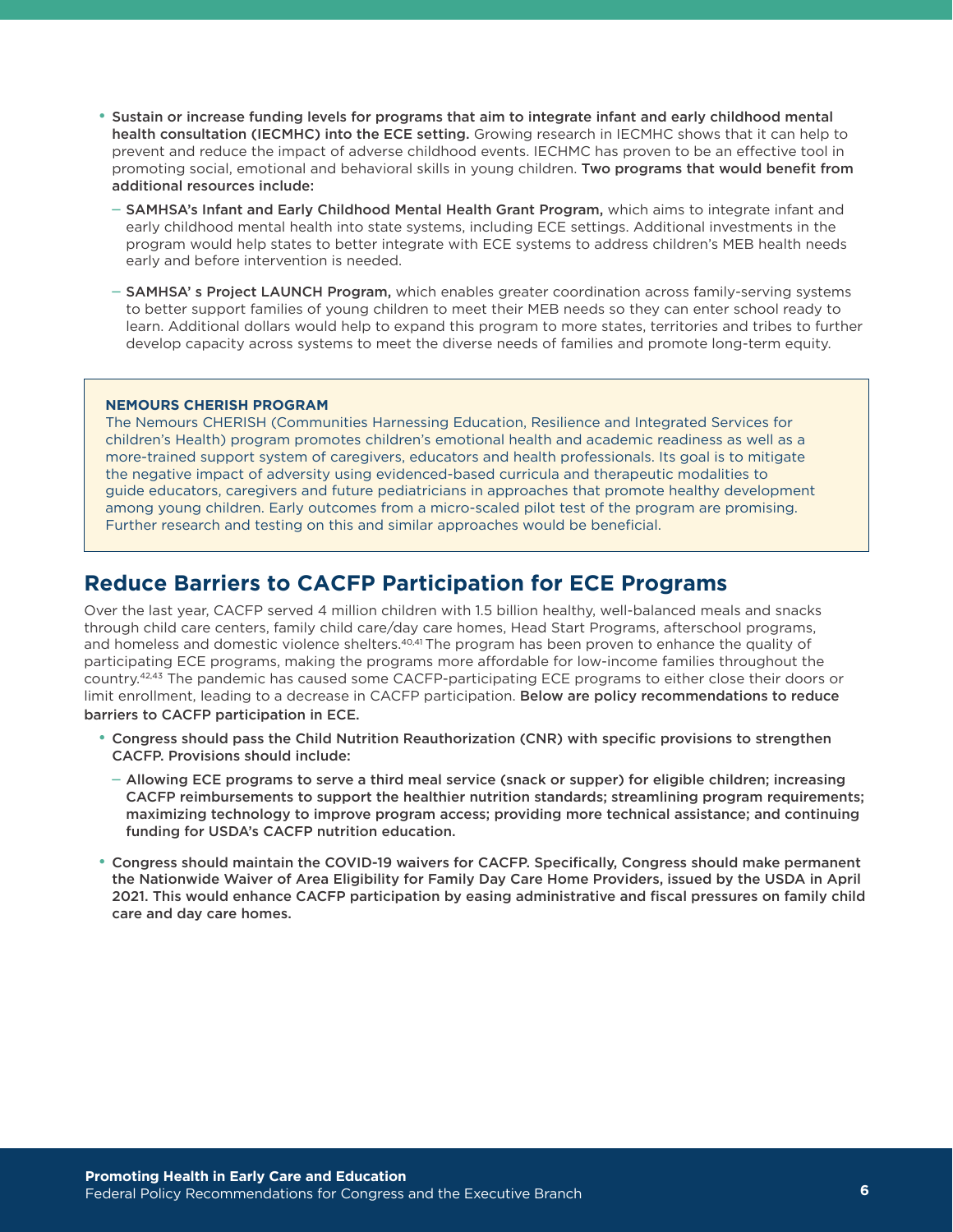#### **Improve State Systems to Support Obesity Prevention and Children's Healthy Development**

There is currently no clear funding mechanism to support state-level capacity building for childhood obesity prevention initiatives. Furthermore, states do not have clear guidance on funding allocations or best practices for implementation of such endeavors. The NECCC program provides participating states with the flexibility to use funds for capacity building, tailored to each state's needs. NECCC also enhances cross-state collaboration, learning and sharing of best practices. However, most states do not have NECCC funds to do this work. CCDBG funds can be used to support state-level capacity building for obesity prevention, but there is no clear guidance highlighting this as an allowable use of CCDBG funds. To help states improve state-level capacity building for obesity prevention and other wellness supports, we recommend the following:

- Congress should sustain the increased level of CCDBG funding and direct the Administration for Children and Families (ACF) to issue guidance to states on allowable uses of CCDBG funding, including support for obesity prevention and other wellness supports, as part of states' quality improvement efforts including:
	- Healthy Eating and Physical Activity, which could help states to integrate nutrition and physical activity standards into existing state systems, such as quality rating improvement systems (QRIS) and professional development systems, with a focus on improving equity.
- Congress should fund the creation of a National Training and Technical Assistance (TTA) Resource Center that could provide evidence-based support for cross-state learning and collaboration on capacity building for healthy eating and physical activity, as well as other wellness supports for children's healthy development.
	- $-$  This could be done through the passage of ROYA (S. 2741/H.R. 5247).
	- The Office of Head Start TTA System could serve as a framework to follow for the implementation of a National Training and Technical Assistance Resource Center.

#### **NATIONAL EARLY CHILD CARE COLLABORATIVES**

The NECCC works with state partners in 11 states to enhance state-capacity building by incorporating evidence-based best practices for healthy eating and physical activity into states' existing early childhood and education systems. Examples of system-wide approaches include: embedding healthy eating and physical activity into training programs for ECE providers; embedding healthy eating and physical activity into state Quality Rating and Improvement Systems; increasing participation in CACFP in underresourced areas; and expanding a "farm to ECE" approach to bring more fresh fruits and vegetables into ECE programs. These efforts promote sustainability and support ECE providers in implementation of best practices.

### **Conclusion**

The ECE sector plays an important role in building a strong foundation for children to grow up healthy and thrive. We must foster that role by investing in key quality improvements that will support health and wellness in ECE settings. To create lasting advancements in the ECE sector and improve children's health, the recent historic child care investments from Congress and the Executive Branch should be paired with additional policy changes and further targeted investments to support children's healthy development.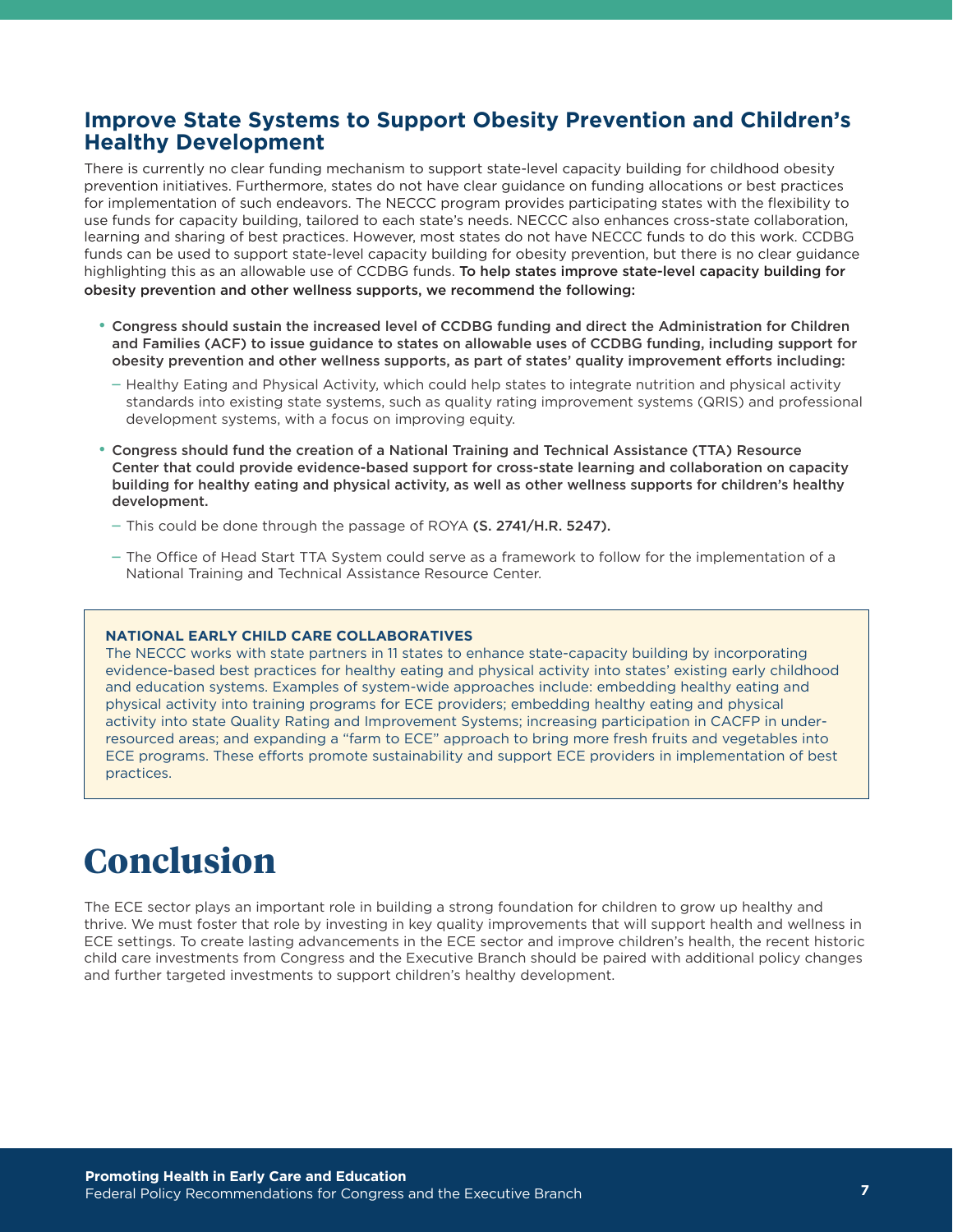### **Sources**

- 1. Shen (2020). *Impact of the COVID-19 Pandemic on Children, Youth and Families: A brief produced by the Evidence-Based Policy Institute.* [https://jbcc.harvard.edu/sites/default/files/impact\\_of\\_the\\_covid-19\\_pandem](https://jbcc.harvard.edu/sites/default/files/impact_of_the_covid-19_pandemic_on_children_youth_and_families_.pdf)ic on children youth and families .pdf
- 2. *Technical Assistance Brief: How Child Care Stabilization Grants Can Improve Nutrition & Physical Activity.* Healthy Kids Healthy Future. Nemours Children's Health System. (2021, July 14). https://healthykidshealthyfuture.org/wp-content/uploads/2021/07/NemoursTABrief-StabilizationGrants7.14.21.pdf.
- 3. Hillis, S. D., Blenkinsop, A., Villaveces, A., Annor, F. B., Liburd, L., Massetti, G. M., ... & Unwin, H. J. T. (2021). COVID-19-associated orphanhood and caregiver death in the United States. Pediatrics, e2021053760.
- 4. González, A. (2020, July 23). Covid-19 exacerbates food insecurity in Latino Children & Families. Primary Care Review. http://info.primarycare.hms.harvard.edu/review/covid-food-insecurity-latino.
- 5. Schanzenbach, D. W., & Pitts, A. (2020, July 9). Food Insecurity during COVID-19 in households with children: Results by racial and ethnic groups. Institute for Policy Research Rapid Research Report. [https://www.ipr.north](https://www.ipr.northwestern.edu/documents/reports/ipr-rapid-research-reports-pulse-hh-data-9-july-2020-by-race-ethnicity.pdf)[western.edu/documents/reports/ipr-rapid-research-reports-pulse-hh-data-9-july-2020-by-race-ethnicity.pdf](https://www.ipr.northwestern.edu/documents/reports/ipr-rapid-research-reports-pulse-hh-data-9-july-2020-by-race-ethnicity.pdf)
- 6. Jenssen, B. P., Kelly, M. K., Powell, M., Bouchelle, Z., Mayne, S. L., & Fiks, A. G. (2021, May 1). Covid-19 and changes in child obesity. American Academy of Pediatrics. https://pediatrics.aappublications.org/content/147/5/ e2021050123.
- 7. Bauer, L. (2020, July 9). About 14 million children in the U.S. are not getting enough to eat. Brookings. https:// www.brookings.edu/blog/up-front/2020/07/09/about-14-million-children-in-the-us-are-not-getting-enoughto-eat/.
- 8. Jenssen, B. P., Kelly, M. K., Powell, M., Bouchelle, Z., Mayne, S. L., & Fiks, A. G. (2021, May 1). Covid-19 and changes in child obesity. American Academy of Pediatrics. https://pediatrics.aappublications.org/content/147/5/ e2021050123.
- 9. The American Rescue Plan (ARP) and 2020 COVID-19 relief packages provided more than \$50 billion to stabilize the child care sector by providing fiscal relief to child care centers and raising wages for the ECE workforce. The ARP also provided financial support to families with children. The proposed American Families Plan would invest an additional \$425 billion in childcare and early learning and extend previously passed financial relief for families with children.
- 10. Morrissey, T. (2019, April 25). The effects of early care and education on Children's Health: Health Affairs Brief. Health Affairs. https://www.healthaffairs.org/do/10.1377/hpb20190325.519221/full/.
- 11. Elango, E., García , J. L., & Hojman, A. (2018, June 13). Early childhood education: Quality and access pay off. The Heckman Equation. https://heckmanequation.org/resource/early-childhood-education-quality-and-access-pay-off/.
- 12. Office of Disease Prevention and Health Promotion. (2020). *Early Childhood Development and Education | Healthy People 2020*. https://www.healthypeople.gov/2020/topics-objectives/topic/social-determinants-health/interventions-resources/early-childhood-development-and-education.
- 13. Anderson, L.M., Shinn, C., Fullilove, M.T., Scrimshaw, S.C., Fielding, J.E., Normand, J., & Carande-Kulis, V.G., Task Force on Community Preventive Services. The effectiveness of early childhood development programs. A systematic review. Am J Prev Med. 2003 Apr;24(3 Suppl):32-46. doi: 10.1016/s0749-3797(02)00655-4. PMID: 12668197.
- 14. Morrissey, T. (2019). The effects of early care and education on children's health. Health Affairs, 165-71.
- 15. Cullen, K. W., & Chen, T. A. (2017). The contribution of the USDA school breakfast and lunch program meals to student daily dietary intake. Preventive medicine reports, 5, 82-85.
- 16. Messina, K. (2021, June 28). *Federal Child Care Nutrition Program helps centers provide healthier options to children.* UConn Today. https://today.uconn.edu/2021/06/federal-child-care-nutrition-program-helps-centers-provide-healthier-options-to-children/#.
- 17. Heflin, C., Arteaga, I., & Gable, S. (2015). The Child and Adult Care Food Program and Food Insecurity. Social Service Review, 89(1), 77–98.<https://doi.org/10.1086/679760>
- 18. Gundersen, C., & Ziliak, J. P. (2015). Food insecurity and health outcomes. Health affairs, 34(11), 1830-1839.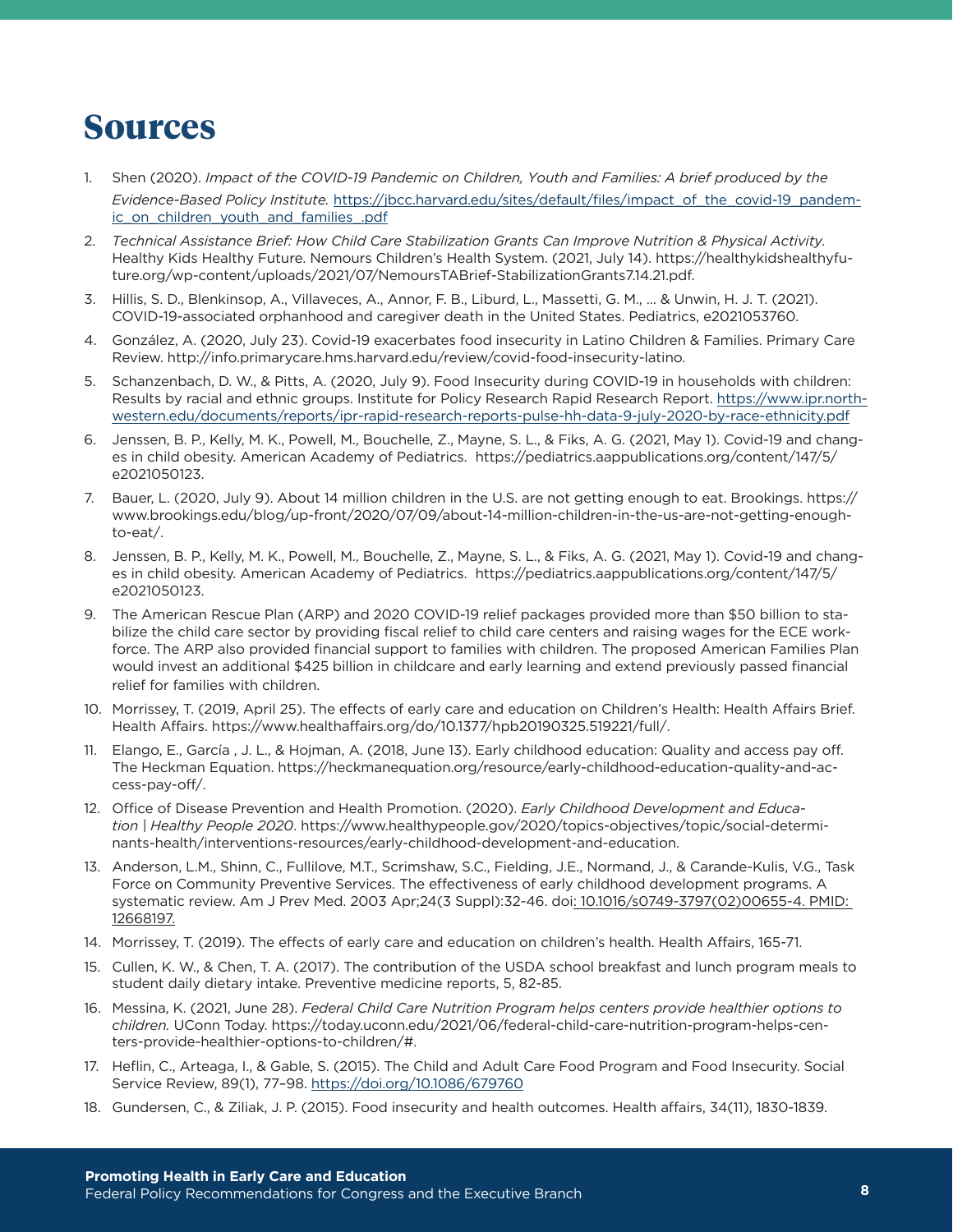- 19. Tester, J.M., Rosas, L.G. & Leung, C.W. Food Insecurity and Pediatric Obesity: a Double Whammy in the Era of COVID-19. Curr Obes Rep 9, 442–450 (2020). https://doi.org/10.1007/s13679-020-00413-x
- 20. Heflin, C., Arteaga, I., & Gable, S. (2015). The Child and Adult Care Food Program and Food Insecurity. Social Service Review, 89(1), 77–98.<https://doi.org/10.1086/679760>
- 21. Jones-Taylor, M. (2015). Early care and education settings are vital for childhood obesity prevention. Childhood Obesity, 11(5), 489-490.
- 22. Krass, P., Dalton, E., Doupnik, S.K, & Espositio, J. U.S. Pediatric Emergency Department Visits for Mental Health Conditions During the COVID-19 Pandemic. *JAMA Netw Open.* 2021;4(4):e218533. doi:10.1001/jamanetworkopen.2021.8533
- 23. Palmer, J. (2019, October 10). *Social and Emotional Development in Early Learning Settings.* National Conference of State Legislators. [https://www.ncsl.org/research/human-services/social-and-emotional-develop](https://www.ncsl.org/research/human-services/social-and-emotional-development-in-early-learning-settings.aspx)[ment-in-early-learning-settings.aspx](https://www.ncsl.org/research/human-services/social-and-emotional-development-in-early-learning-settings.aspx).
- 24. Child Care Aware of America. (2021, March 18). *Latest Round of Covid Relief Provides Nearly \$50 Billion for Child Care Sector*. Child Care Aware of America. [https://info.childcareaware.org/media/latest-round-of-covid](https://info.childcareaware.org/media/latest-round-of-covid-relief-provides-nearly-50-billion-for-child-care-sector)[relief-provides-nearly-50-billion-for-child-care-sector](https://info.childcareaware.org/media/latest-round-of-covid-relief-provides-nearly-50-billion-for-child-care-sector).
- 25. *States are using much-needed temporary flexibility in SNAP to respond to COVID-19 challenges.* Center on Budget and Policy Priorities. (2021). https://www.cbpp.org/research/food-assistance/states-are-using-muchneeded-temporary-flexibility-in-snap-to-respond-to.
- 26. Moss, K., Dawson, L., Long, M., Kates, J., Musumeci, M. B., Cubanski, J., & Pollitz, K. (2020, November 6). The families first coronavirus response act: Summary of key provisions. KFF. [https://www.kff.org/coronavi](https://www.kff.org/coronavirus-covid-19/issue-brief/the-families-first-coronavirus-response-act-summary-of-key-provisions/)[rus-covid-19/issue-brief/the-families-first-coronavirus-response-act-summary-of-key-provisions/](https://www.kff.org/coronavirus-covid-19/issue-brief/the-families-first-coronavirus-response-act-summary-of-key-provisions/).
- 27. Uhing, C. (2021, April 28). Timeline of COVID-19 Relief for the Child Care Industry and Working Families. First Five Years Fund. [https://www.ffyf.org/timeline-of-covid-19-relief-for-the-child-care-industry-and-working-fami](https://www.ffyf.org/timeline-of-covid-19-relief-for-the-child-care-industry-and-working-families/)[lies/](https://www.ffyf.org/timeline-of-covid-19-relief-for-the-child-care-industry-and-working-families/).
- 28. *Cares Act Gives Extra \$750 Million for Head Start Program*. Administration for Children and Families. (2020, June 4). https://www.acf.hhs.gov/media/press/2020/cares-act-gives-extra-750-million-head-start-program.
- 29. *What's in the COVID Appropriations Act for Babies?* ZERO TO THREE. (2021, January). https://www.zerotothree.org/.
- 30. *What's in the COVID Appropriations Act for Babies?* ZERO TO THREE. (2021, January). https://www.zerotothree.org/.
- 31. Wheatley, E. C. (2021, October 5). INFORMATION MEMORANDUM ARP ACT CHILD CARE STABILIZATION FUNDS. Administration for Children and Families. [https://www.acf.hhs.gov/sites/default/files/documents/occ/](https://www.acf.hhs.gov/sites/default/files/documents/occ/CCDF-ACF-IM-2021-02.pdf) [CCDF-ACF-IM-2021-02.pdf](https://www.acf.hhs.gov/sites/default/files/documents/occ/CCDF-ACF-IM-2021-02.pdf).
- 32. Hardy, A., & Gallagher Robbins, K. (2021, March 19). Child Care Relief Funding in American Rescue Plan: Stateby-state estimates. CLASP. https://www.clasp.org/publications/fact-sheet/child-care-estimates-american-rescue-plan.
- 33. Guarino, A. (2021, August 18). *Understanding the difference between the Child Tax Credit and the Child Care Tax Credit.* First Five Years Fund. [https://www.ffyf.org/understanding-the-difference-between-the-child-tax](https://www.ffyf.org/understanding-the-difference-between-the-child-tax-credit-and-the-child-care-tax-credit/)[credit-and-the-child-care-tax-credit/](https://www.ffyf.org/understanding-the-difference-between-the-child-tax-credit-and-the-child-care-tax-credit/).
- 34. *Overview of Mental Health Provisions in American Rescue Plan Act*. National Alliance on Mental Health. (2021, March 11). [https://www.nami.org/getattachment/Advocacy/NAMI-Advocacy-Actions/2021/Advocacy-Re](https://www.nami.org/getattachment/Advocacy/NAMI-Advocacy-Actions/2021/Advocacy-Resource-on-American-Rescue-Plan-Mental-H/20210311AdvocacyResourceonAmericanRescuePlanMentalHealthWins.pdf)[source-on-American-Rescue-Plan-Mental-H/20210311AdvocacyResourceonAmericanRescuePlanMentalHealth](https://www.nami.org/getattachment/Advocacy/NAMI-Advocacy-Actions/2021/Advocacy-Resource-on-American-Rescue-Plan-Mental-H/20210311AdvocacyResourceonAmericanRescuePlanMentalHealthWins.pdf)-[Wins.pdf](https://www.nami.org/getattachment/Advocacy/NAMI-Advocacy-Actions/2021/Advocacy-Resource-on-American-Rescue-Plan-Mental-H/20210311AdvocacyResourceonAmericanRescuePlanMentalHealthWins.pdf).
- 35. *USDA Modernizes the Thrifty Food Plan, Updates SNAP Benefits.* USDA. (2021, August 16). https://www.fns. usda.gov/news-item/usda-0179.21.
- 36. *Budget Reconciliation Legislative Recommendations Relating to Child Care Access and Equity.* (2021, September 5). [https://waysandmeans.house.gov/sites/democrats.waysandmeans.house.gov/files/docu](https://waysandmeans.house.gov/sites/democrats.waysandmeans.house.gov/files/documents/082620%20Elder%20Justice%20Reauthorization%20Act.pdf)[ments/082620%20Elder%20Justice%20Reauthorization%20Act.pdf](https://waysandmeans.house.gov/sites/democrats.waysandmeans.house.gov/files/documents/082620%20Elder%20Justice%20Reauthorization%20Act.pdf).
- 37. Uhing, C. (2021, September 16). *House Ways and Means Committee Approves Build Back Better Act Provisions to Help Address America's Child Care Crisis.* First Five Years Fund. https://www.ffyf.org/house-ways-andmeans-committee-approves-build-back-better-act-provisions-to-help-address-americas-child-care-crisis/.